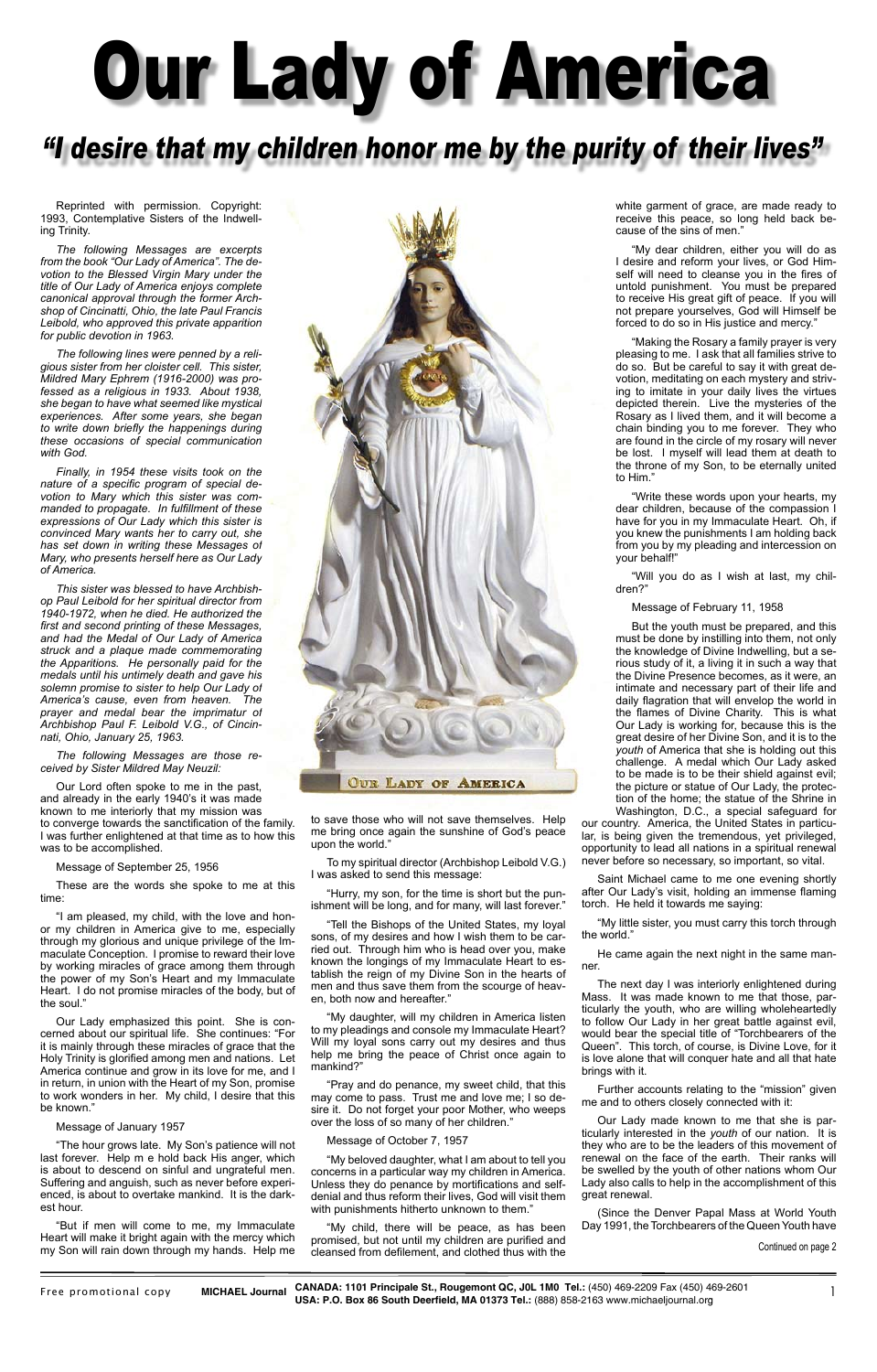**MICHAEL Journal:** CANADA: 1101 Principale St., Rougemont QC, JOL 1M0 • Tel.: (450) 469-2209 • Fax (450) 469-2601 Free promotional copy **USA: P.O. Box 86 South Deerfield, MA 01373 •** Tel.: (888) 858-2163 **•** www.michaeljournal.org

"Fatherhood is from God, and it must take once again its rightful place among men.'

processed the 300 lb. Our Lady of America statue around the USA, bringing it to the Toronto WYD in 2002. The small pilgrim statue has been processed around the USA and throughout the world, including the underground Church in China.)

Saint Joseph, March 11, 1958

Saint Joseph continues: "My special protection of the Holy Father and the Church should be made known to him. God wishes to make this known to him that he may receive thereby renewed consolation and encouragement."

Saint Joseph, March 30, 1958

"Jesus and Mary desire that my pure heart, so long hidden and unknown, be now honored in a special

On September 10, 2007, the city of New York welcomed the arrival of the statue of "Our Lady of America" in preparation for the  $6<sup>th</sup>$  anniversary of

way. Let my children honor my most pure heart in a special manner on the *First Wednesday* of the month by reciting the Joyful Mysteries of the Rosary in memory of my life with Jesus and Mary and the love I bore them and the sorrow I suffered with them. Let them receive Holy Communion in union with the love with which I received the Savior for the first time and each time I held Him in my arms."

# **Prayer to the Immaculate Conception**

O Immaculate Mother, Queen of our country, open our hearts, our homes, and our land to the coming of Jesus, your Divine Son. With Him, reign over us, O heavenly Lady, so pure and so bright with the radiance of God's light shining in and about you. Be our Leader against the powers of evil set upon wresting the world of souls, redeemed at such a great cost by the sufferings of your Son and of yourself, in union with Him, from that same Savior, Who loves us with infinite charity.

The memorial ceremony began September 11<sup>th</sup> with a 9:00 a.m. Mass in the church of St. Peter's followed by the recitation of the Rosary. The statue was then moved from the front of the church out to the portico where it could be viewed by all, and through-

# **The Triumphant Entrance of "Our Lady of America" into Metropolitan New York**

"By Thy Holy and Immaculate Conception Oh Mary, Deliver Us from Evil."

September 11, 2001 Twin Tower tragedy. The ninefoot statue left the Cathedral of St. Louis in St. Louis, Missouri for New York City on September 8, 2007 and was met by the Jackson Mills, New Jersey Fire Department and transported to the Holland Tunnel where it was then met by officials from the Port Authority of New York and New Jersey. The tunnel was closed off to all traffic and Our Blessed Queen, with a police escort, passed through the tunnel and

then went directly to St. Peter's Church, one block from "Ground Zero" (where the two towers of the World Trade Center collapsed). St. Peter's is also the sanctuary where Fr. Mychal Judge's body was laid after he was killed by falling debris while ministering to the victims of 9/11. She was then carried into the church and placed in front of the statue of her earthly spouse St. Joseph holding the infant Jesus in his arms. From their place in the front of the

church, the Holy Family seemed to radiate with joy, knowing of the graces now available to the United States and the World through this gift of Our Lady of America!

> out the day throngs of people passed through to admire her, to pray and to learn her message. At 3:00 p.m. Our Blessed Mother was raised onto the Newark, New Jersey Fire Truck, the same truck that had been used for the funerals of the firemen killed on 9/11/01, and was led in procession following behind New York's Engine # 10 which lost the most firemen during the 9/11 tragedy. (A total of 354 firemen and

paramedics died in the fall of the two towers.) The procession visited the site of Ground Zero and then continued on to St. Patrick's Cathedral. People followed in the street, taking pictures and crying out: "We love you Blessed Mother!"

With honors befitting the Queen of Heaven She was then solemnly carried into the Cathedral, and temporarily placed in a place of honor in a grotto in the front of the Church. After the Holy sacrifice of the Mass, the devotion to Our Lady of America was explained to the large assembly of the faithful present and the Consecration to Our Lady of America was performed. From St. Patrick's Cathedral the statue was taken again by fire engine. It was then evening so the red, white and blue lights of the emergency vehicles illuminated the streets for Our Blessed Queen as she made her way to her next and last stop on this historical day for our country where she was received at the church of Our Lady of the Angelus in Rego Park, New York amid cheers of joy. It is Our Lady's desire that one day she be raised to the altar in the Basilica of the Immaculate Conception in Washington, D.C. under the title of Our Lady of America. Our Lady says that if this is done, the United States of America would turn back toward morality and her shrine would become a place of "wonders."



# **Our Lady of America and The Pilgrims of St. Michael**

Every year the Pilgrims of St. Michael take part in the March for Life in Washington, DC. With our small "army" of young leaflet distributors we deliver our message to the participants in the Pro-Life March. It was at the Pro-Life March in 2003 when spreading Pope John Paul II's "*Apostolic Letter on the Rosary*", that one of the families where we stay to sleep every year suggested that the message of Our Lady of America would be very appropriate for the Pro-Life March.

Our Lady's first words to the seer Sr. Mary Ephrem Neuzil on September 26, 1956 were: *"I am Our Lady of America. I desire that my children honor me, especially by the purity of their lives."* The following year, 2004, we distributed 46,000 copies of the message of "Our Lady of America" at the Pro-Life March. Since then 1.6 million have gone throughout the United States. Recently, volunteers in the metropolitan NY/NJ area requested and distributed over 100,000 copies of Our Lady's message.

In a very humble way, the Pilgrims of St. Michael have contributed to the spreading of Our Lady of America's Message and making this devotion known here in the United States.



Dear Lady of America, you promised that those who would follow you wholeheartedly in the great battle against evil, and live that purity of life that is so pleasing to God, would bear the special title of "Torchbearers of the Queen". That torch being Divine Love. We the Pilgrims of St. Michael, humbly offer ourselves and our families to you. May we show to all by our lives that there is great joy in serving so great a God and so glorious a Queen and may your triumphant entry into New York City be the beginning of the establishment of the triumph of your Immaculate Heart in our own hearts, in our families and in our Nation.

# *Yves & Anne-Marie Jacques*

*Pilgrims of St. Michael*

We gather about you, O chaste and holy Mother, Virgin Immaculate, Patroness of our beloved land, determined to fight under your banner of holy purity against the wickedness that would make all the world an abyss of evil, without God and without your loving maternal care.

We consecrate our hearts, our homes, our Land to your Most Pure Heart, O great Queen, that the

kingdom of your Son, our Redeemer and our God, may be firmly established in us.

> We ask no special sign of you, sweet Mother, fore we believe in your great love for us, and we place in your our entire confidence. We promise to honor you by faith, love, and the purity of our lives according to your desire.

Reign over us, then, O Virgin Immaculate, with your Son Jesus Christ. May His Divine Heart and your most chaste Heart be ever enthroned and glorified among us. Use us, your children of America, as your instruments in bringing peace among men and nations. Work your miracles of grace in us, so that we may be a glory to the Blessed Trinity, Who created, redeemed, and sanctifies us.

May your valiant Spouse, St. Joseph, with the

holy Angels and Saints, assist you and us in "renewing the face of the earth." Then when our work is over, come, Holy Immaculate Mother, and as our Victorious Queen, lead us to the eternal kingdom, where you Son reigns forever as King. Amen. (200 days)

# *Sister Mildred Mary Neuzil*

*Nihil Obstat: +Daniel Pilarczyk, S.T.D.*

*Imprimatur: +Paul F. Leibold V.G., Archbishop of Cincinnati, Jan. 25, 1963*

*These are excerpts from the book "Our Lady of America". For more information, please write to: Our Lady of America Center P.O. Box 445 Fostoria, OH 44830 USA*

*Devotionals and books are available from: Our Lady of America Center.*

# Our Lady of America

#### *Continued from Page 1*

**To order our leaflet on Our Lady of America please call - toll free 1 (888) 858-2163**

# Our Lady of America comes to New York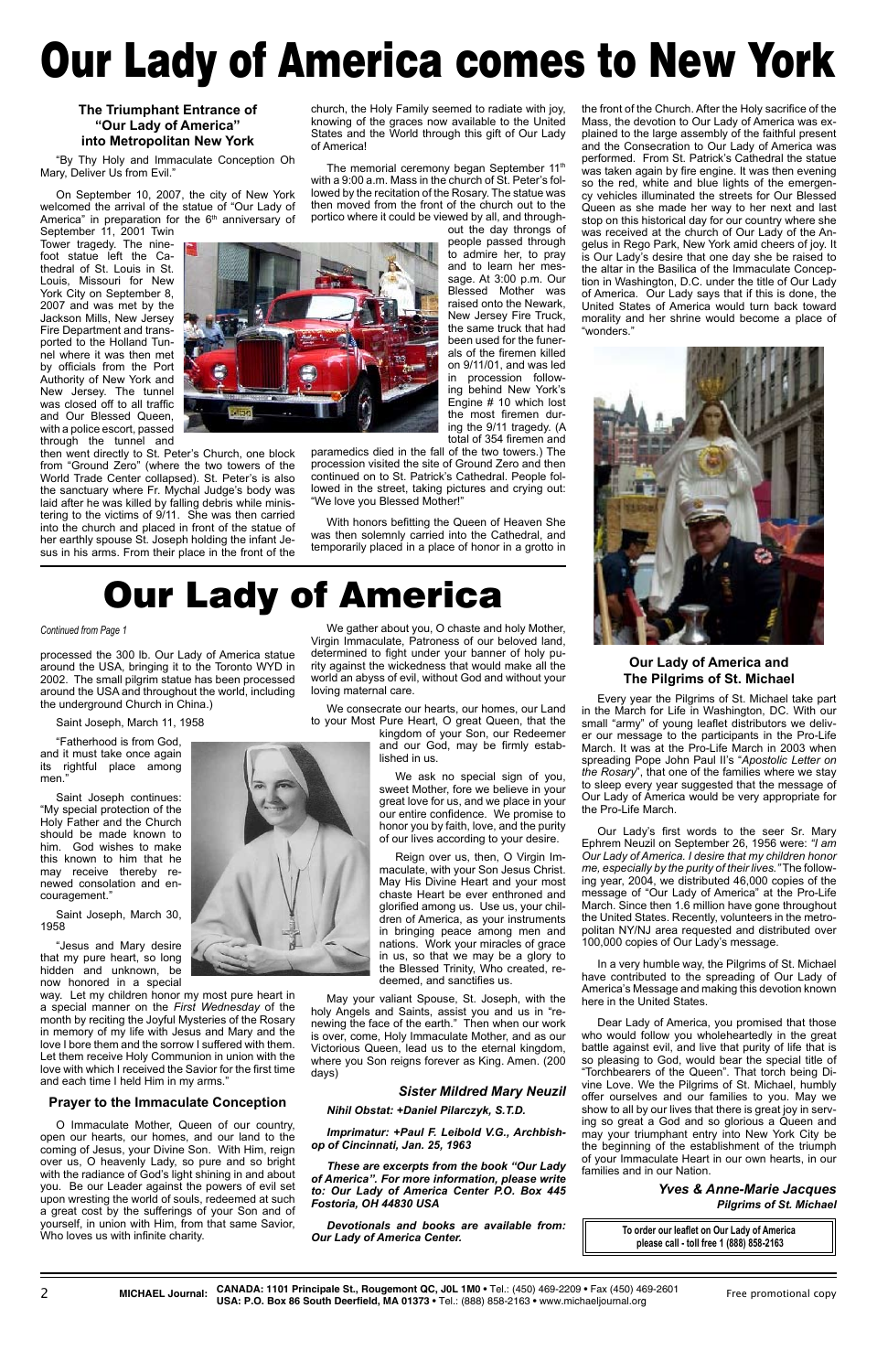**CANADA: 1101 Principale St., Rougemont QC, J0L 1M0 •** Tel.: (450) 469-2209 **•** Fax (450) 469-2601 **Free promotional copy MICHAEL Journal:** CANADA: TIOT PHICIPALE 31., ROUGENDIN GC, JOL TIMO • TEL.: (430) 469-2209 • Pax (430) 469-2163 • MICHAEL Journal.org USA: P.O. Box 86 South Deerfield, MA 01373 • Tel.: (888) 858-2

May 31, 2007 – Feast of the Visitation of the Blessed Virgin Mary

To the Bishops of the United States Conference of Catholic Bishops - Dear brothers in Christ,

During the November meeting of our Conference of Bishops, you may have had occasion to

view the statue of Our Lady of America, which was displayed in one of the meeting rooms; and to receive one of the Our Lady of America prayer cards or other information about Our Lady of America, which was available, thanks to the devoted lay faithful who made the arrangements for the display of the statue. The faithful involved in the promotion of the devotion to Our Lady of America have asked me, some months ago, to review the history and present state of the devotion to Our Lady of America, in what pertains to its canonical status. Finally, I am able to give them a report of the results of my study, which I want also to communicate to you.

The devotion to Our Lady of America has its source in private revelations to Sister Mary Ephrem (baptized Mildred) Neuzil, who was born in 1916 and was professed, in 1933, in the Congregation of the Sisters of the Most Precious Blood of Jesus, which has its generalate in Dayton, Ohio. She later became part of a contemplative branch of the same congregation. The contemplative branch was located at Our Lady of the Nativity Convent at New Riegel, Ohio. After the suppression of the contemplative branch in 1979, the Sisters who were members took up residence in Seneca Country, Ohio. From the time of the suppression, Sister Mary Ephrem used her baptismal name, Sister Mary Mildred Neuzil. Sister Mary Ephrem (Mary Mildred) died in 2000. One of the Sisters survives and continues to live in Seneca County, Ohio.

Having reviewed the correspondence between Sister Mary Ephrem and her spiritual director of many years, Monsignor Paul F. Liebold, Vicar General of the Archdiocese of Cincinnati, who later became the Bishop of Evansville and then, Archbishop of Cincinnati, it is clear that the devotion, as proposed by Sister Mary Ephrem, received his approbation. In addition to the correspondence by which Monsignor Leibold declared the approval of the devotion, he also carried out the first of Our Lady of America's requests, made through Sister Mary Ephrem, namely, he had a medal struck with the image of Our Lady of America on one side and the coat of arms of the Christian family on the other.

The coat of arms symbolically represents the substance of the private revelation received by Sister Mary Ephrem, namely, the Indwelling of the Holy Trinity in the Christian home, which is the source of life and unity in the family. The coat of arms points to the purity and selflessness of love in the family, because of the Indwelling of the Holy Trinity, the model of which is the Mother of God, under her title of the Immaculate Conception, patroness of our nation. In a particular way, Our Lady of America expressed her desire that the United States of America, through her intercession, be devoted to the purity of love. She identified herself to Sister Mary Ephrem as "Our Lady of America, The Immaculate Virgin." In the consecration of our nation to our Blessed Mother, made in 1959 at the National Shrine and renewed, in our name, by Bishop David Ricken on November 11, 2006, the Saturday before the November meeting of our Conference of Bishops, our Blessed Mother is addressed as "Immaculate Virgin."

The contents of the private revelation received by Sister Mary Ephrem were published in a booklet, first in 1960, and again, in 1971. Both of these editions were published with the Imprimatur of Archbishop Leibold. A final edition, with some new contents, was published in 1989. The new contents were added at the direction of Father Edmund Morman, S.V.D., the last chaplain of Our Lady of the Nativity Convent at New Riegel. As Archbishop of Cincinnati, Archbishop Leibold commissioned a wooden plaque with the image of Our Lady of America, which he gave to the cloister at New Riegel, at which it was displayed for many years in a public area. He had the wooden plaque created for the specific purpose of its use in processions at the New Riegel convent.

Other bishops have permitted the public display of a statue of Our Lady of America for devotion. For instance, the late Bishop William G. Connare

of Greenburg permitted a statue to be displayed at the Carmel of the Assumption at Latrobe, Pennsylvania. Also, a statue of Our Lady of America was carried in procession in the Basillica of the National Shrine of the Immaculate Conception in Washington, D.C., on several occasions by the Apostolatus Uniti and other groups. On May 31, 2006, a statue of Our Lady of America was enthroned at the Shrine of the Most Blessed Sacrament and Our Lady of the Angels Monastery in Hanceville, Alabama, the same statue which Bishop Connare authorized for public devotion at Latrobe.

A specific request of Our Lady of America was that her statue be

placed in the Basilica of the National Shrine of the Immaculate Conception. While the National Shrine is the largest shrine in the world at which there was not a previous apparition, the private revelation to Sister Mary Ephrem very much confirms the mission of the National Shrine.

The prayer attached to the devotion also received the imprimatur of the then Monsignor Leibold, Vicar General of the Archdiocese of Cincinnati. Archbishop Leibold was sister Mary Ehprem`s spiritual director from the time that he was Vicar General of the Archdiocese of Cincinnati until he died in 1972. Archbishop Leibold was always clear the approved devotion had its origin in private revelation received by Sister Mary Ephrem over many years.

What can be concluded canonically is that the devotion was both approved by Archbishop Leibold and, what is more, was actively promoted by him. In addition, over the years, other Bishops have approved the devotion and have participated in public devotion to the Mother of God, under the title of Our Lady of America.

Although the devotion to Our Lady of America has remained constant over the years, in recent years the devotion has spread very much and has been embraced by many with special fervor. Seemingly, as has been suggested by Father Peter Damian Mary Fehlner, F.I., in his homily of August 5, 2006, at the Shrine of the Most Blessed Sacrament in Hanceville, the moral crisis of our time, which demands a new teaching and living of the virtue of purity, has found an especially fitting response of loving care from the Mother of God in her message to Sister Mary Ephrem.

Some have raised with me the canonical question regarding the status of Our Lady of the Nativity Convent in Seneca County, Ohio, which has been the residence of any remaining member of the suppressed contemplative branch of the congregation of sisters of the Most Precious Blood of Jesus. In response, I observe that the canonical question has no bearing on the devotion or its approbation.

As one deeply devoted to fostering the devotion to Our Lady of Guadalupe in our nation, I have wondered about the relationship of the devotion to Our Lady of America to the devotion to Our Lady of Guadalupe. Archbishop Leibold, in fact, raised the question with Sister Mary Ephrem. Sister Mary Ephrem responded that Our Lady of Guadalupe is Empress of all the Americas, Whereas "Our Lady of America, The Immaculate Virgin," is the patroness of our nation, the United States of America. The two devotions are, in fact, completely harmonious.

As our late and most beloved Pope John Paul II reminded us, Our Lady of Guadalupe, Mother of America and Star of the New Evangelization, draws all of the nations of America into unity in carrying out the new evangelization. Our Lady of America calls the people of our nation to the new evangelization through a renewed dedication to the purity in love.

I hope that the above may be of some help to you in responding to questions regarding the devotion to Our Lady of America. May the Immaculate Virgin intercede for the intentions of our dioceses and our nation.

> With fraternal gratitude and esteem, I remain Yours devotedly in Christ,

> > *(Most Rev.) Raymond L. Burke Archbishop of St. Louis*

# Archbishop Burke on Our Lady of America

**Bishop Raymond L. Burke**

Today in America, we need more than ever to restore the traditional Christian family values. The Church teaches that the family is the first cell of society; the husband and wife in union with God and cooperating with Him in the rearing and education of their children. Each parent has a special role to play, the father as head of the family and provider, and the mother as the heart of the family and nurturer of the home. This is the ideal, but how to make it a reality?

American Society up until now has been turning more and more away from this traditional Christian family structure. It was in Communist Russia, in the early 1920's, that the first governmentcontrolled day cares were started. The reasons that were given were to increase the work force in the country, but in reality it was to indoctrinate the young children with communistic and atheistic ideas. In many day cares today, children are still being indoctrinated with new ways of thinking; e.g. "political correctness" and "new-age" ideas.

As early as 1931, Pope Pius XI stated in his encyclical letter,





*Quadragesimo Anno*: "It is an intolerable abuse, and to be abolished at all cost, for mothers, on account of the father's low wage, to be forced to engage in gainful occupations outside the home to the neglect of their proper cares and duties, especially the training of children."

The United States currently funds day care on the federal, state, and local level, more than any other country in the world. This funding includes Head Start programs, full-day Kindergarten, and after-school programs. All these programs are a substitute for the absent mother to the detriment of the family. The work of the mother at home is irreplaceable. This funding should be given as a voucher for the Mom, in order that she may choose what is best for her children. The Church's social teaching opposes any social program that replaces a role that the parents can perform themselves. This Catholic principle is known as subsidiarity. We must recognize and respect the work of the mother in the home because of its value for the family and society. The state has a duty to provide assistance to the family in performing its duties.

More recent statistics show that there is a moving trend toward a more traditional structure of family life. Statistics in 2003 showed that less then 12% of mothers stayed at home compared to 22% in 1994. In 2007 it is reported that fewer mothers are returning to their high powered jobs after becoming

# Save the Family

*Continued on Page 4*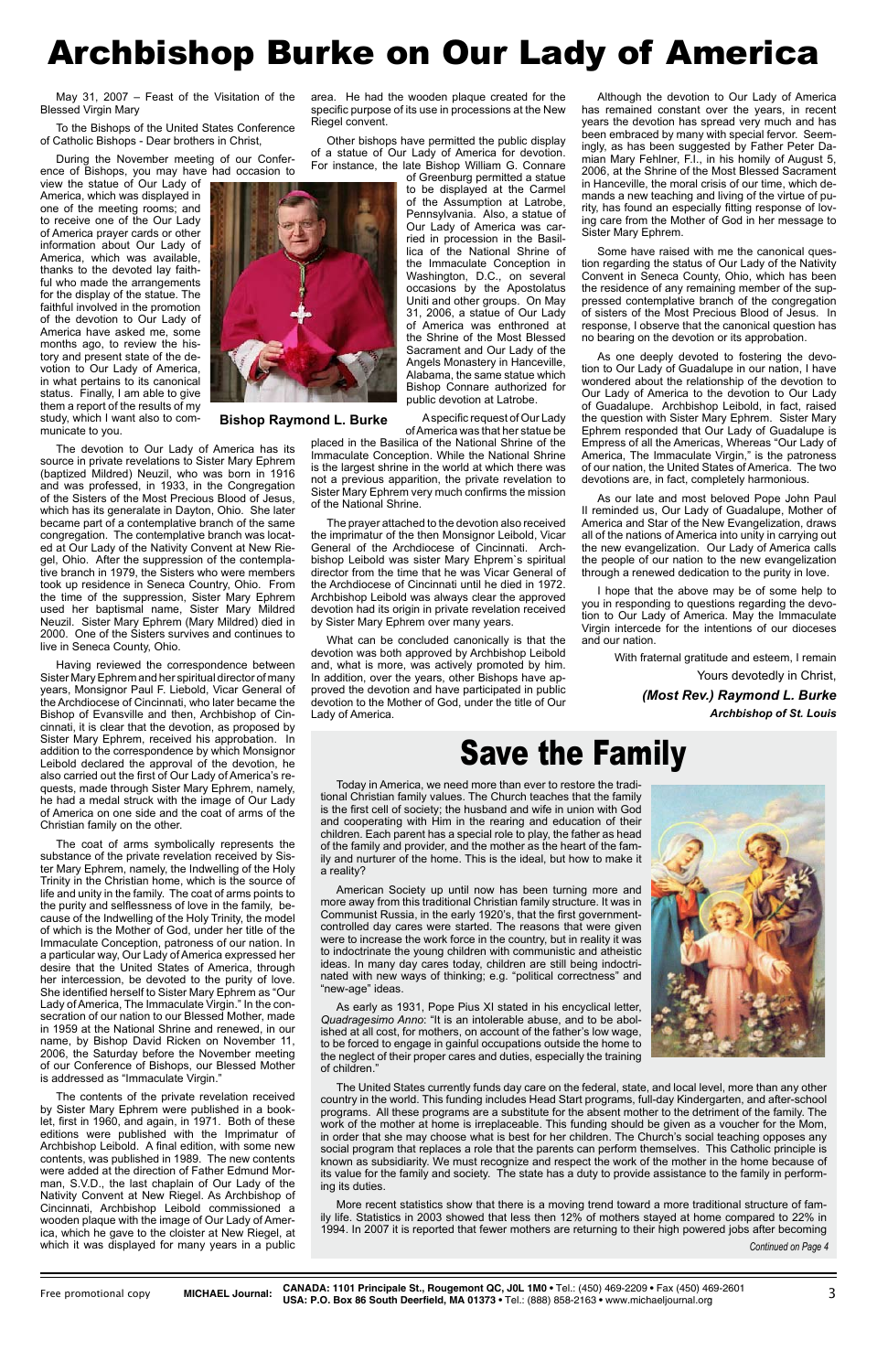**MICHAEL Journal:** Free promotional copy **CANADA: 1101 Principale St., Rougemont QC, J0L 1M0 •** Tel.: (450) 469-2209 **•** Fax (450) 469-2601 **USA: P.O. Box 86 South Deerfield, MA 01373 •** Tel.: (888) 858-2163 **•** www.michaeljournal.org

The death toll rises every day since the beginning of legalized abortion. The effects of abortion on society are far reaching and devastating. We will counter this great evil of our times with

adoration for life and the respect for human life as advocated by the Roman Catholic Church. The Pilgrims of St. Michael echo the cry of Blessed Mother Teresa:

*"If a mother can become her children's executioner, what can we say about the other murders and wars raging in the world?"*

She also said on another occasion: *"I have said often, and I am sure of it, that the greatest destroyer of peace in the world today is abortion. If a mother can kill her own child, what is there to stop you and me from killing each other?"*

The Pilgrims of St. Michael take an active stand by uniting ourselves in prayer and action to the Divine Mercy of God, especially through devotion to Jesus in the Eucharist. The growing popularity of this devotion is a great hope for our country and throughout the world. During his pontificate, Pope John Paul II encouraged, in recognition of the great needs of our world, and the current Pope Benedict XVI continues the promotion of Eucharistic adoration.

The vocation of every Catholic is to follow in the evangelical footsteps of Our Lord, by bringing the good news to our brothers and sisters in Christ.

> *"The deep unity between prayer and action is at the basis of all spiritual renewal. It is at the basis of the great enterprises of evangelization and construction of the world according to God's plans."* – Pope John Paul II

We have taken these words of Pope John Paul II and incorporated them into a way of life. The combination of Eucharistic adoration and evangelization is essentially Christological in nature. Christ's mission when He was among us over two thousand years ago is still continuing today. With the help of Divine Grace we can succeed in overcoming this great scandal of our times. We must co-operate with the Di-

vine Plan as well by seriously considering the call to discipleship, through our dedication to apostolic work that truly is the application of our commitment to God.

The Pilgrims of St. Michael are Roman Catholic laity in communion with the Magisterium of the Church and we are in good standing with our local bishop. We attend daily Mass and say the daily Rosary; Holy Hours of adoration are also part of our weekly program. We are a movement of the press, our leaflets and our Michael Journal (also in French, Polish & Spanish) are spread all around the world. The propagation of the faith through the work of the press is our charism and we evangelize person to person as well during meetings given to prayer groups and in our door to door Rosary crusade. The ideal given us by our founders is quite simply to inform the population of the unbiased truth of what is happening in the world today.

As Pope John Paul II said in his encyclical, *The Gospel of Life*: *"...a great prayer for life is urgently needed*, a prayer which will rise up throughout the world. Through special initiatives and in daily prayer, may an impassioned plea rise to God, the Creator and lover of life, from every Christian community, from every group and association, from every family and from the heart of every believer. Jesus himself has shown us by his own example that prayer and fasting are the first and most effective weapons against the forces of evil (cf. *Mt* 4:1-11). As he taught his disciples, some demons cannot be driven out except in this way (cf. *Mk* 9:29). Let us therefore discover anew the humility and the courage to *pray and fast* so that power from on high will break down the walls of lies and deceit: the walls which conceal from the sight of so many of our brothers and sisters the evil of practices and laws which are hostile to life. May this same power turn their hearts to resolutions and goals inspired by the civilization of life and love."

The Church has always had a very steadfast and unchanging view on the issue of abortion, and we echo the voice of our late Pope John Paul II, advocating as he did during his entire pontificate the culture of life.

We organize a week of perpetual adoration once a year that we call our "Siege of Jericho", as well as our holy hours of adoration, and we receive countless blessings and graces from Heaven because of it. It is a priceless treasure that we will never fully understand.

Starting perpetual adoration in your parish is a very powerful way to help stop abortion. There are different web-sites and groups who have organizational plans to help anyone who would like to start perpetual adoration, especially to stop the evil of abortion. http://www.acfp2000.com, http://www.perpetualadoration.org/organizing.htm

First ask your local pastor for permission to start one, if accepted, then it is up to the head coordinator to find enough people to cover the hours needed. Even if at first you start with just an hour of adoration, after you have enough members you can extend it. The recommendation is two people per hour, meaning for perpetual adoration you would need about 168 people for one week.

One important detail to remember is the Blessed Sacrament *must not* be left alone, so it is up to the coordinator to make sure that each person really commits to their hour and are able to find replacements if they cannot make it. It is important to also note that the organization of this devotion cannot be left up to your pastor alone, unless he prefers it that way. He will be needed to take care of the opening ceremonies and he can provide pastoral support and encouragement. The parishioners should work together to organize and operate the continuity of the adoration. This is essentially a devotion open to everyone. The many blessings that parishes have

experienced through the Adoration of the Blessed Sacrament is a great testimony of the living proof of God's power working through the Eucharist.

The promotion of the culture of life through the adoration of the Blessed Sacrament is a precious means of attaining a life of true discipleship and cooperation with God's will.

Let us continue to pray and work towards a better world through the promotion of a just and peaceful society that accepts the culture of life as the Catholic Church teaches it. The Pilgrims of St. Michael have pledged themselves to the service of Mary, Our Mother, through the propagation of literature that is both truthful and urgent for our times. We must throw ourselves at her feet and through her intercession beg God for forgiveness and mercy, and ask for the courage to stand up for what He is asking of us for the future.

# *M. A. Jacques*

mothers. The Bureau of Labor Statistics reports that the number of working mothers has decreased to 3 million from 4 million in 1997 and between 1997 and 2005, the number of working, married women with college degrees dropped by almost 8%. This is very encouraging and it seems that this trend proves that Americans desire to return to a more traditional way of life.

On this subject the Holy See issued the "Charter of the Rights of the Family", in October 1983, in which it called for "remuneration of the work in the home of one of the parents; it should be such that mothers will not be obliged to work outside the home to the detriment of family life and especially of the education of the children" (Article 10).

Pope John Paul II also stated in his encyclical letter, Laborem Exercens: "Such remuneration can be given either through what is called a *family* wage - that is, a single salary given to the head of the family for his work…or through other social measures such as family allowances or grants to the mothers devoting themselves exclusively to their families. These grants should correspond to the actual needs, that is, to the number of dependents for as long as they are not in a position to assume proper responsibility for their own lives.

"Experience confirms that there must be a social re-evaluation of the mother's role, of the toil connected with it, and of the need that children have for care, love and affection in order that they may develop into responsible, morally and religiously mature and psychologically stable persons. It will rebound to the credit of society to make it possible for a mother - without inhibiting her freedom, without psychological or practical discrimination, and without penalizing her as compared with other women - to devote herself to taking care of her children and educating them in accordance with their needs, which vary with age. Having to abandon these tasks in order to take up paid work outside the home is wrong from the point of view of the good of society and of the family when it contradicts or hinders these primary goals of the mission of a mother" (n.19).

When our Blessed Mother appeared to Sister Mildred Neuzil in the 1950's under the title of *Our Lady of America*, she asked that American families "honor her by the purity of their lives". These words were said at the same time that Satan and his minions were planning the "sexual revolution" in our country. Our Lady's message is truly the "blueprint" for the battle that we are in now for the restoration of the Christian home. We need to examine our conscience by asking ourselves, do we truly know our Catholic Faith? Do we teach it to our children? And most importantly, are we truly living it? Are we setting an example of Christian virtue and are we practicing true charity towards our neighbor, especially our loved ones in our own homes? Blessed Mother Teresa of Calcutta said: "Everybody today seems to be in such a terrible rush, anxious for greater developments and greater riches and so on, so that children have very little time for their parents. Parents have very little time for each other, and in the home begins the disruption of peace of the world."

The Pilgrims of St. Michael are advocating for the family allowance and grants for the mother at home through the Social Credit program. An honest credit system of distributive justice by a national dividend to all, and a compensated discount on prices to increase the family's purchasing power. This is a response to the Holy Father's call of the role of the laity to work to restore the family in society. In order to be effective in changing our society we must first begin to live the life that Our Lady asks of us. There must be a complete transformation of our lives, taking as our model the Holy Family of Nazareth, living in communion with God in order to obtain Peace in the family and in the world.

O Holy Family of Nazareth, Jesus, Mary, and Joseph, be our models of peace, love, harmony, purity, serenity, obedience, and prayer. Give us the grace to work towards the sanctification of our families so that we may all one day be with You, in the bosom of the Holy Trinity for all eternity. Amen.

*"He went down with them and came to Nazareth, and was obedient to them; and His Mother kept all these things in her heart. And Jesus advanced in wisdom and age and favor before God and man" (Luke 2:51-52).*

> *Yves and Anne Marie Jacques Pilgrims of Saint Michael*

# Save the Family *Continued from Page 4*

# **Unity of prayer and action**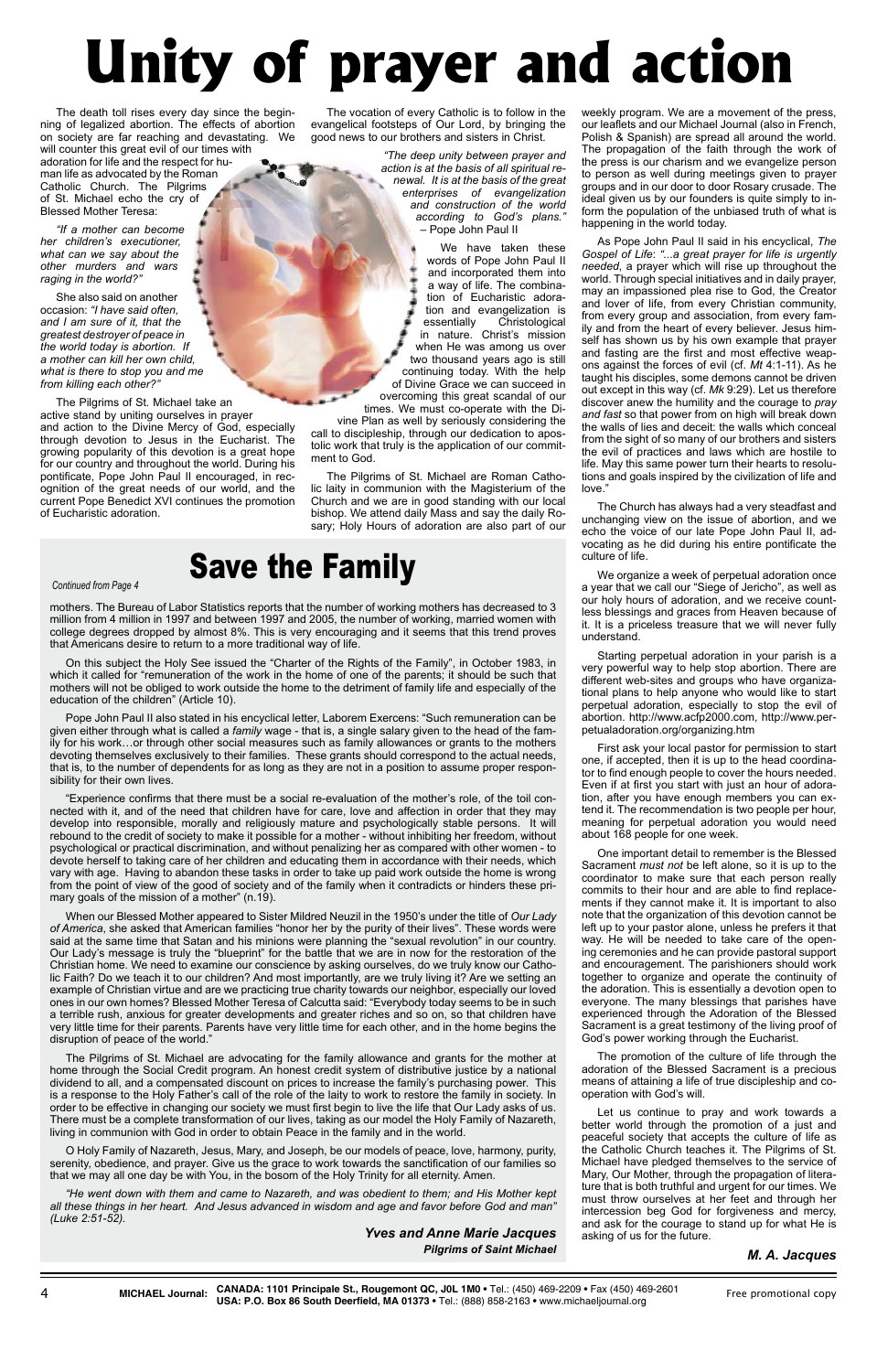**CANADA: 1101 Principale St., Rougemont QC, J0L 1M0 •** Tel.: (450) 469-2209 **•** Fax (450) 469-2601 **Free promotional copy MICHAEL Journal:** CANADA: THE PHICIPALE SL., ROUGEDIOIN GC, JOL TIMO • TEL.: (450) 469-2209 • Pax (450) 46<br>USA: P.O. Box 86 South Deerfield, MA 01373 • Tel.: (888) 858-2163 • www.michaeljournal.org

Almost every member of the UN is a Freemason.

What these secularists want is to silence the Church, because she announces a true message, and because she admits that God revealed Himself through His Divine Son Jesus Christ. Political power wants to rule society and consciences by allowing only religions controlled by the State, like in Communist China.

The UN no longer hides its wish to control consciences. There is, for example, a strange organization, the "United Initiative of Religions", founded by an Episcopalian bishop, William E. Swing, an ardent supporter of the New Age, who wants to start a world religion that would soon forbid the existence of any other religion. It is in the inter-

est of the UN octopus to support this plan, for globalization is not limited to politics or economics; it also concerns the "global soul".

These circles are dreaming of a new global ethics. This theme was developed by Hans Kung, a priest condemned by Rome and by the world parliament of religions. This is the spirit of revolution in its pantheist form.

### **Concentration of power**

Acting on his own, the Secretary General of the United Nations strives to create a world elite where is concentrated, in an unprecedented way, political, economic, military and psychosocial powers. This last power includes the news media, knowledge, know-how, ideology, law, and religion. Under the cover of shared responsibility and durable development, the UN is setting up a super-centralized control of these four factors of power to rule the world and impose itself as the undisputed centre that governs every factor of power.

The pyramid-shaped system of standards adopted by the UN has transformed this organization into a fantastic machine whose role is to control lives, and

therefore control individuals, families and States. National States must accept being the satellites of the World State, and be replaced by the head of the "pyramid". This is what the plan for Global Governance is all about.

These new "human rights" promoted by the UN explain the campaign of attacks against the presence of an observer from the Holy See (Vatican) at the UN. They would like to silence the Vatican because its stand is not based on consensus, but on truth. The Church cannot accept that any reference to truth is chased from laws. These pressures against the Church are guided and financed by secularist groups, in order to outlaw from the world community the Church and Christians. These secular circles want the triumph of intolerant agnosticism.

## **The present UN is doomed**

The UN is doomed because it is based on a structure of sin. This UN that rejects the values contained in the Declaration of 1948 has no future. To survive, the UN needs the truth, the truth that the Church offers about man, his divine origin, his destiny – which is eternal bliss. The UN needs the Church and Christians because it needs to be freed from lies and violence. One must stop suppressing the truth. Stop depreciating the family! Stop intruding into the intimacy of couples to "administer" their inalienable right to transmit life! Stop crushing the weakest! Stop limiting the sovereignty of nations!

The 20<sup>th</sup> Century saw dictatorships that subjected entire nations to violence, terror, repression, suspicion, and corruption. One only has to think about the countries that faced the horrors of Communism, Fascism, and Nazism. However, the kind of totalitarianism

Stop installing a globalization that, controlling the world economy, will control every human being! Stop the insidious construction of a world government that is above every person and nation! Stop imposing to mankind a system of ideological domestication through the control of the media! Stop controlling the world by using a perverted conception of the law!

# **A senseless war**

The Church must proclaim today that a new war has begun: an all-out war against man. A war that wants to first mutilate man, and then destroy him. A war that wants to alienate man from his reason and will, in which his prodigious resemblance to God is expressed. A senseless war where the price of the death of God is the death of man.

This is the privilege and mission of Christians to be watchers and beacons, to show to everyone the way to follow to avoid snares and traps, and above all, to be witnesses of hope.

# *Msgr. Michel Schooyans*



VATICAN CITY, *Nov. 29, 2000 (Catholic World News) – Msgr. Michel Schooyans, a noted Belgian political theorist, has expressed serious misgivings about the process of "globalization" as is is seen by the United Nations leadership.* 

Msgr. Schooyans offered his thoughts to this week's Vatican conference on globalization and the family. He suggested that, in the eyes of UN officials, globalization means "a concentration of power that has the odor of totalitarianism." The UN, the Belgian professor observed, "thinks that the world in its entirety has more value than the person." He added that according to this view – which he said is heavily influenced by New Age thinking – Christian humanism "has to be abandoned and rejected, in order to exalt a neo-pagan cult of Mother Earth."

Msgr. Schooyans also said that the "Earth Charter" currently be prepared by UN officials offers clear evidence to support his charges. In that document, he reported, the human race is depicted as "a part of a vast universe in the process of evolution," and even marked today by "an unprecedented growth in population that overtaxes economic and social systems." The underlying philosophy of the Charter, he said, sees all religions – but particularly the Catholic Faith as obstacles to progress.



The UN, Msgr. Schooyans concluded, is now aiming to create a new world order over which a "super-government" would preside. This powerful new government would suppress intermediate structures, and seek "more and more centralized control of information, knowledge, technology, human life, health, commerce, politics, and law. "The Church will have no choice but to fight against such a form of globalization." Msgr. Schooyans remarks.

# **Msgr. Schooyans and Globalization**

| Check out our website at |
|--------------------------|
| www.michaeljournal.org   |
|                          |

*Here are excerpts from a book by Monsignor Michel Schooyans entitled "La face cache de l'ONU" which denounces the drive of the United Nations for a world government and total dictatorship. Here are some excerpts from this book. The translation is from "Michael."*

that the present United Nations wants to impose on a global scale is absolute bondage. This totalitarian ideology kills the capacity to distinguish good from evil.

### **Human rights inverted**

In 1948, the United Nations worked out and ratified the "Universal Declaration of Human Rights", which recognized the dignity and primacy of the human person. Today, the UN and some of its agencies behave more and more openly as if they had received a mandate to develop a conception of human rights that is radically different from that expressed in 1948.

According to the UN, man is a fragment of the cosmos, and has no eternal destiny. Man is the product of evolution, and his final destiny is death. He is but an individual in search of pleasures, unable to recognize truth.

This is the source of the new "human rights" of the UN. These new rights are no longer recognized and declared; they are rather imposed, and are the expression of the will of the mightiest. Man must revere Mother-Earth, Gaia (the goddess of the earth



in Greek mythology), in place of God, his Creator and the Creator of earth.

# **The International Criminal Court**

Under the pressure of some radical feminist and homosexual movements, the competence of the International Criminal Court, created on July 18, 1998, could be extended to "crimes" against the so-called new human rights. For example, to the extent that abortion, homosexuality and euthanasia are recognized as "new rights", the opponents to these rights could be judged and sentenced by the International Criminal Court.

### **Secularization**

What is meant by secularization is all the groups that militate for the disappearance of all that pertains to God and religion. Freemasonry is one of those organizations that militate in favor of secularization.

# Monsignor Schooyans denounces the New World Order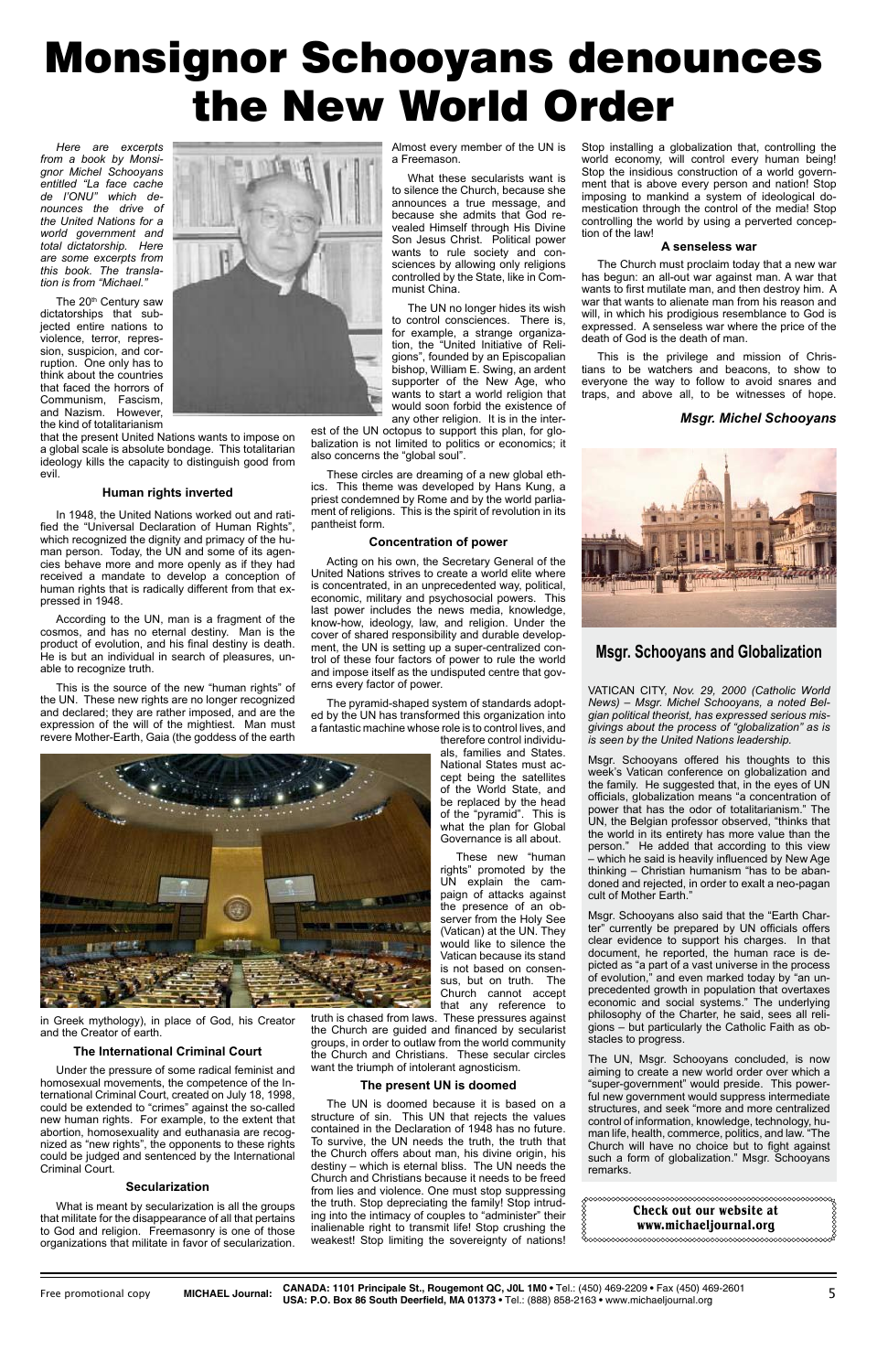|  | <b>MICHAEL Journal:</b> | <b>CANADA: 1101 Principale St., Rougemont QC, J0L 1M0 • Tel.: (450) 469-2209 • Fax (450) 469-2601</b> | Free promotional copy |
|--|-------------------------|-------------------------------------------------------------------------------------------------------|-----------------------|
|  |                         | USA: P.O. Box 86 South Deerfield. MA 01373 • Tel.: (888) 858-2163 • www.michaeliournal.org            |                       |

# The new "Security Control" of the 21 Century *Enslaving the human race with the microchip*

There is a new tracking technology that will be used to tag every product in the world. The generic name for this technology is RFID, which stands for radio frequency identification chips. RFID tags were at first shrunk to half the size of a grain of sand. On February 14, 2007, Hitachi introduced the world's smallest and thinnest RFID chips, which measure just 0.05 x 0.05 millimeters. The previous record-holder, the Hitachi mu-chip, is just 0.4 x 0.4 millimeters. Take a look, on the picture

below, at the size of the mu-chip RFID tag. (Yes, it is the three tiny black squares ! ) Now, compare that with the new RFID tags. The "powder-type" tags are some sixty times smaller (see the picture below right). The new RFID chips have a 128-bit ROM for storing a unique 38 digit number, like their predecessor.

They listen for a radio query and respond by transmitting their unique ID code. As you exit a store with items that have this RFID tag, RFID readers at the doorways will record the items you bought, automatically billing your account without the benefit of cash. Computers at the door will also pick up your GPS-enabled chip for your ID and match the e-PC code to bill your account.

One of the largest retail corperations is Wal-Mart, and they have adopted the RFID technology in their stores. In fact, in 2004 they had commissioned their suppliers to be in compliance with RFID by the end of the year, or they would not accept them as suppliers. Suppliers then invested huge amounts of money to install the new technology in their warehouses and products, Proctor and Gamble being one of the first of their suppliers to do so.

### **Smart Dust**

There is another microchip called Smart Dust, and it's made up of thousands of tiny sensors called mote's, that have wireless communications devices that are attached to them and they are able to network themselves automatically. They are able to detect vibration, chemicals, radiation, biological agents, explosives, footsteps, voices, still images, and even video images and be able to transmit all gathered information of the collection stations.

They are able to measure light and temperature, and when they are clustered together they are able to create very flexible, low-power networks. Currently experiments on humans have begun to apply the use of these motes to detect the onset of health problems, cancer, for example.

The United States Department of Defense has pledged 1.2 million for experiments with the Smart Dust. And a \$127 million dollar project called Future Combat Systems is studying the use of "a new generation of soldiers." With the development of this nanotechnology they would be able to use the motes to gather intelligence, search buildings or blow them up.



These devices could also be used to identify and track people. For example, suppose you participated in some sort of protest or other organized activity. If police agencies sprinkled these tags around, every individual could be tracked and later identified at leisure with powerful tag scanners. This new RFID "powder" is so small that it can be worked into any product, or be incorporated into thin paper, like that used for money.

Now it was reported in the January 9, 2007 issue of "The Canadian" in an article by Lucien Desjardins that doctors in the United States and Europe are secretly moving to have the microchip implanted in newborns. It was revealed by a Dr. Kilde that then Prime Minister Olof Palme of Sweden had already given permission back in 1973 to implant pris-

oners, and Data Inspection's ex-Director General Jan Freese revealed that nursing-home patients were implanted in the mid-1980s.

One bad thing about having a microchip implanted in oneself is that fact that you could then be followed anywhere in the world. According to Dr. Kilde, "Today's microchips operate by means of low-frequency radio waves that target them.With the help of satellites, the implanted person can be tracked anywhere on the globe."

According to Dr. Kilde, brain functions can also be remotely monitored by supercomputers and even altered through the changing of frequencies.

In June of 2004 some government workers in Mexico, along with the former attorney general of Mexico, Rafael Macedo de la Concha, injected a

microchip to have a "secure" access to restricted areas in the government buildings. Instead of using an ID card or key with the RFID inside, they simply had the chip injected into their arm. To add to that, over 1,000 Mexicans have had a microchip implanted inside them for medical reasons.

At the Baja Beach Club in Barcelona, you can find an exclusive item added to the menu, in the form of a microchip about the size of a grain of rice. This is another

instance in which the Verichip is being used for identification purposes, when people enter the club to buy drinks it keeps a count of the customer's expenditures and identification. The RFID is injected by a nurse under a local anesthetic upon the customer's arrival to the club.

This particular chip is dormant unless a tag-reader is waved close to the customer's arm, in which case a radio signal makes the chip transmit the identification number which is used to get information about the customer from a database.

The Hackensack Medical University in New Jersey is promoting the VeriMed, which is the same thing as Verichip. Dr. Joseph Fulman is the Chairman of the Emergency Medicine at Hackensack University. Recent reports given on their website indicate that 620 hospitals around the country have installed the technology and over 1,300 doctors have chosen to over VeriMed to their patients. (www.verimedinfo. com)

### **New airport technology**

At the University College London, the EU is currently funding a project called the "Optag" system which will be used to "enhance airport security, safety and efficiency". These Optag RFID's would ensure that all passengers are monitored by video as soon as they pass through the terminal buildings.

Many of these different forms of RFID tags are currently being used by large corporations, and many more will join in the near future.

# **The global plan**

A few months back, Hollywood director and documentary film maker Aaron Russo stated on a radio interview that he was approached by Nick Rockefeller and asked to join the Council on Foreign Relations (CFR). Russo refused, but he asked Rockefeller: "What's the point of all this? You have all the money in the world you need, you have all the power you need, so what's the point, what's the end goal?" Rockefeller replied (paraphrasing): "The end goal is to get everybody chipped, to control the whole society, to have the bankers and the elite people control the world."

Some may argue that there is no way whole populations will accept being micro-chipped, that it sounds too much like a science-fiction fantasy. Yet we know that this is exactly what the program of the one world people is !

### **Possible approaches**

So what kind of approach will they take to make us accept the microchip? Kevin Haggerty wrote an article entitled "One generation is all they need" in the Dec, 10, 2006 issue of *The Toronto Star,* giving a scenario of chips being first implanted in members of stigmatized groups like pedophiles, terrorists, drug dealers, people society considers to be the "worst of the worst." Then accused individuals will be tagged to stop them from fleeing justice. Prisoners will welcome this development, since only chipped inmates will be eligible for parole, weekend release, or community sentences.

But this will only cover a small segment of society. Other stigmatized groups will therefore have to be targeted, like those on welfare, for example. Welfare recipients will need to be monitored to reduce fraud, enhance efficiency, and to ensure that the poor do not receive "undeserved" benefits.

> Employers will then start to expect implants as a condition for getting a job. The U.S. military will lead the way by requiring chips for all soldiers as a means to enhance battlefield command and control – and to identify human remains. Then the massive security sector will follow.

> Security guards, police officers, and correctional workers will all be expected to have a chip. Individuals with sensitive jobs will find themselves in the same position. The media will

then probably build up a case about a child that was abducted and abused or murdered so that parents will want all their children to be chipped. Hospitals will then begin to require a chip in order to receive medical treatment.

Special deals will be offered to those who are chipped. Companies will offer discounts to individuals who pay by using funds stored on their embedded chip. New household technology will require a chip to operate everyday household appliances. Finding a computer or appliance that will run through oldfashioned "hands on" technology will become progressively more difficult. Having a chip will almost have to be a must to participate in the main dynamics of modern life, like shopping and driving.

Those who still refuse to take the chip will be accused to trying to hide something. They will also have to constantly deal with delays and inconveniences reserved for the un-chipped.

Then, as a last resort, those who still refuse totake the chip will be declared enemies of the state and brought to special camps where they will be tortured and even murdered if they do not submit to the "Antichrist" who will require all inhabitants of the earth to be chipped. So what could start as being a supposedly good thing will end up becoming a way to enslave mankind.





# **Refuse the microchip**

Without this new high-tech identification for the new global cashless eletronic society. you will not be identified so you will not be able to buy or sell. Everyone should refuse to take the microchip, for it has been proven in laboratory tests that the waves emitted by the chip could change human behavior, affect brain waves, and move parts of your body against your will.

# *Melvin Sickler*

*For more information on the microchip, check out: http://www.spychips.com by Katherine Albrecht.*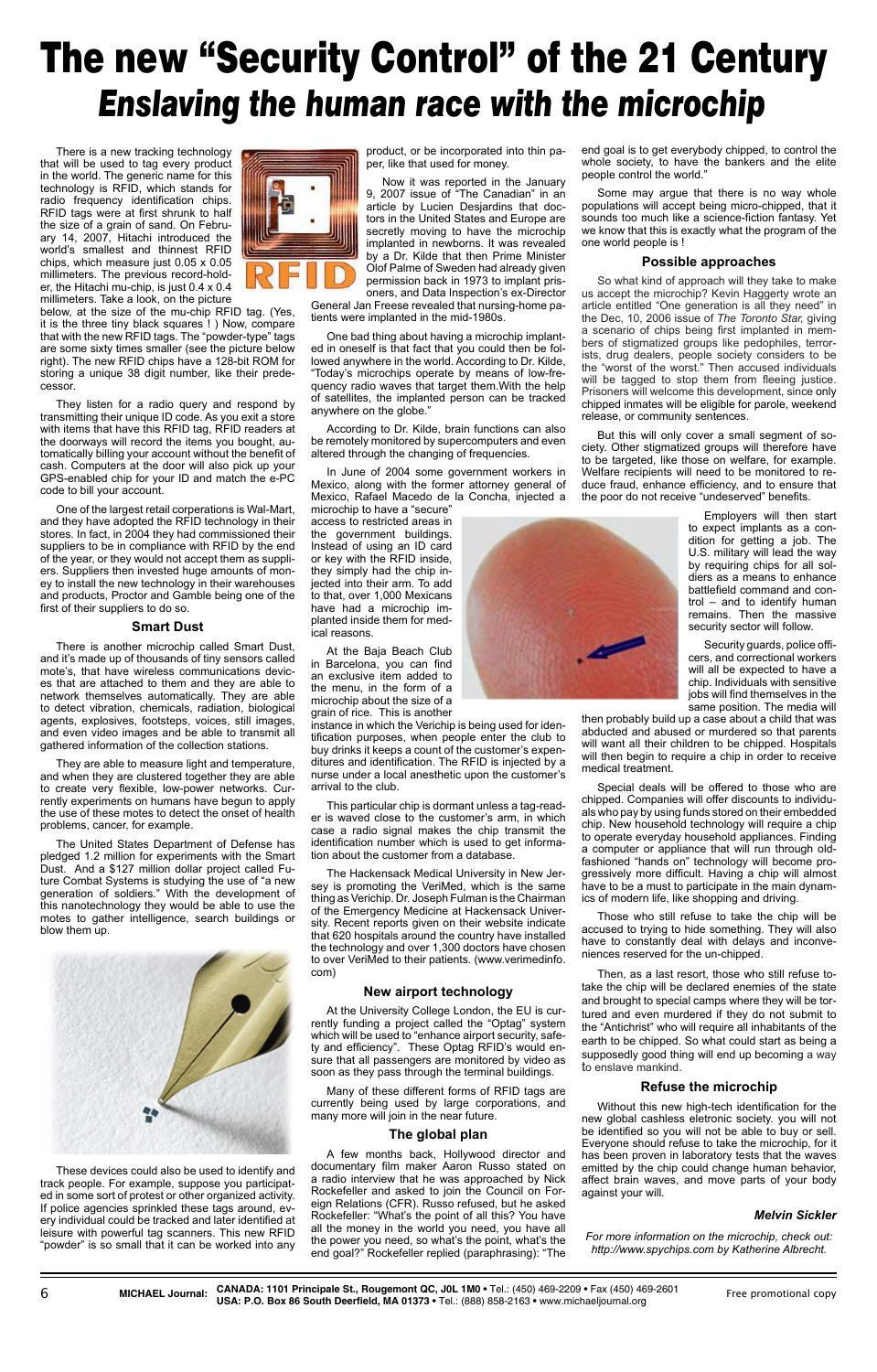**CANADA: 1101 Principale St., Rougemont QC, J0L 1M0 •** Tel.: (450) 469-2209 **•** Fax (450) 469-2601 Free promotional copy **MICHAEL Journal:** CANADA: TIOT Principale St., Rougemont GC, JUL TIMO • Tel.: (450) 469-2209 • Pax (450) 46<br>USA: P.O. Box 86 South Deerfield, MA 01373 • Tel.: (888) 858-2163 • www.michaeljournal.org

Within a year of each other Pope John Paul II issued two important documents, an Apostolic Letter on the Holy Rosary, and an Encyclical letter on the Eucharist. This reminds us of the famous dream St. John Bosco (1815-1888) had about a Pope who would lead the Church to the two columns of salvation: those being the Eucharist and the Virgin Mary.

Most of the prophecies associated with Don Bosco came to him during dreams, but just as in Matthew's Gospel where the process of Joseph being instructed by angels during dreams is described it is clear that Don Bosco's experiences were more than the sort of dreams most of us have when asleep. Most of his dreams were concerned with the direction both he and his order, the Salesians, were to take in the future, and in particular with the boys who lived at his oratory in Turin. On May 30, 1862 Don Bosco in his "Good Night" talk told his boys, and the young clerics he was training, about a dream he had dreamt a few nights previously:

"Try to picture yourselves with me on the seashore, or, better still, on an outlying cliff with no other land in sight. The vast expanse of water is covered with a formidable array of ships in battle formation, prows fitted with sharp spear-like beaks capable of breaking through any defence. All are heavily armed with cannons, incendiary bombs, and firearms of all sorts - even books - and are heading toward one stately ship, mightier than them all. As they try to close in, they try to ram it, set it afire, and cripple it as much as possible.

"This stately vessel is shielded by a flotilla escort. Winds and waves are with the enemy. In this midst of this endless sea, two solid columns, a short distance apart, soar high into the sky: one is surmounted by a statue of the Immaculate Virgin at whose feet a large inscription reads: *Help of Christians*; the other, far loftier and sturdier, supports a (Communion) Host of proportionate size and bears beneath it the inscription *Salvation of believers*.

"The flagship commander – the Roman Pontiff (the Pope) – seeing the enemy's fury and his auxiliary ships very grave predicament, summons his captains to a conference. However, as they discuss their strategy, a furious storm breaks out and they must return to their ships. When the storm abates, the Pope again summons his captains as the flagship keeps on its course. But the storm rages again. Standing at the helm, the Pope strains every muscle to steer his ship between the two columns from whose summits hang many anchors and strong hooks linked to chains.

"The entire enemy fleet closes in to intercept and sink the flagship at all costs. They bombard it with everything they have: books and pamphlets, incendiary bombs, firearms, cannons. The battle rages ever more furious. Beaked prows ram the flagship again and again, but to no avail, as, unscathed and undaunted, it keeps on its course. At times a formidable ram splinters a gaping hole into its hull, but, immediately, a breeze from the two columns instantly seals the gash.

"Meanwhile, enemy cannons blow up, firearms and beaks fall to pieces, ships crack up and sink to the bottom. In blind fury the enemy takes to hand-tohand combat, cursing and blaspheming. Suddenly the Pope falls, seriously wounded. He is instantly helped up but, struck down a second time, dies. A shout of victory rises from the enemy and wild rejoicing sweeps their ships. But no sooner is the Pope dead than another takes his place. The captains of the auxiliary ships elected him so quickly that the news of the Pope's death coincides with that of his successor's election. The enemy's self-assurance wanes.

"Breaking through all resistance, the new Pope steers his ship safely between the two columns and moors it to the two columns; first to the one surmounted by the Host, and then to the other, topped by the statue of the Virgin. At this point something unexpected happens. The enemy ships panic and disperse, colliding with and scuttling each other. Some auxiliary ships which had gallantly fought alongside their flagship are the first to tie up at the two columns.

"Many others, which had fearfully kept far away from the fight, stand still, cautiously waiting until the wrecked enemy ships vanish under the waves. Then, they too head for the two columns, tie up at the swinging hooks, and ride safe and tranquil beside their flagship. A great calm now covers the sea."

Don Bosco added: "Very grave trials await the Church. What we have suffered so far is almost nothing compared to what is going to happen. The enemies of the Church are symbolized by the ships which strive their utmost to sink the flagship. Only two things can save us in such a grave hour: devotion to Mary and frequent Communion. Let us do our very best to use these two means and have others use them everywhere."



# Two columns of salvation: The Eucharist and the Virgin Mary

# **Books and leaflets to order**

| Prices of books, including shipping and handling: |  |  |  |  |
|---------------------------------------------------|--|--|--|--|
| Catechism of the Catholic Church 1992  \$15.00    |  |  |  |  |
| The Hidden Face of the UN (Schooyans)\$25.00      |  |  |  |  |
| By Louis Even on Social Credit                    |  |  |  |  |
|                                                   |  |  |  |  |
| What Do We mean by Real Social Credit?\$3.00      |  |  |  |  |
| A Sound and Effective Financial System\$3.00      |  |  |  |  |
| By Major C.H. Douglas on Social Credit            |  |  |  |  |
|                                                   |  |  |  |  |

Social Credit.................................................\$13.00 The Monopoly of Credit................................\$10.00 **Other authors** The Meaning of Social Credit (Colbourne).....\$11.00 An Introduction to Social Credit (Monahan)..\$12.00 The Money Trick (Barclay-Smith).....................\$8.00 **Free Leaflets to order:** *(NEW*) The North American Union and the Anti-Christ The Eucharist The Holy Mass The Microchip The Money Myth Exploded It is Urgent to put an end to the scandal of poverty *(Nuevo)* Union Norte Americana - Spanish